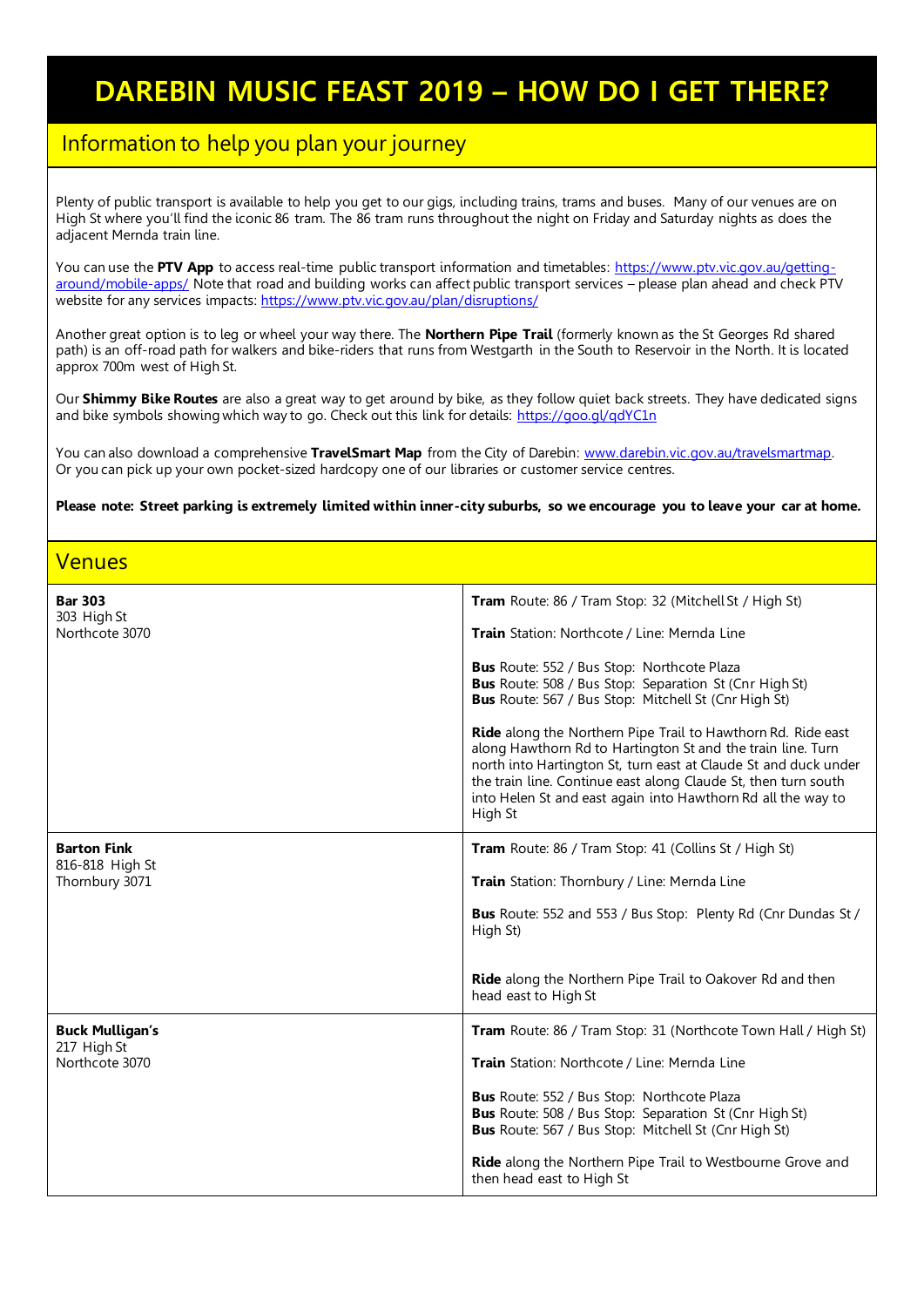| Café Gummo                                            | Tram Route 86: / Stop 39 (Gooch St / High St)                                                                                                                                                                                                                                                                                               |
|-------------------------------------------------------|---------------------------------------------------------------------------------------------------------------------------------------------------------------------------------------------------------------------------------------------------------------------------------------------------------------------------------------------|
| 711 High St<br>Thornbury 3071                         | Train Station: Thornbury / Line: Mernda Line                                                                                                                                                                                                                                                                                                |
|                                                       | <b>Bus</b> Route: 510 and 955 Night Bus / Bus Stop: Clarendon St<br>(Cnr High St)                                                                                                                                                                                                                                                           |
|                                                       | <b>Ride</b> along the Northern Pipe Trail to Normanby Rd and then<br>head east to High St                                                                                                                                                                                                                                                   |
| Keon Park Children's Hub                              | Train Station Keon Park/ Line: Mernda Line                                                                                                                                                                                                                                                                                                  |
| 1-7 Dole Ave<br>Reservoir 3073                        | <b>Bus</b> Route 556 / Bus Stop: Dole Ave/ Cheddar Rd<br><b>Bus</b> Route 552 / Bus Stop: Dumbarton St/ Inverness St                                                                                                                                                                                                                        |
|                                                       | Ride along Cheddar Rd shared path to Dole Ave; the southern<br>end of Cheddar Rd shared path joins with the Northern Pipe<br>Trail, extending all the way to the Merri Creek in Northcote.                                                                                                                                                  |
| Little Eastment Street Car Park                       | Tram Route: 86 / Tram Stop: 33 (Separation Street / High St)                                                                                                                                                                                                                                                                                |
| Hawthorn Rd<br>Northcote 3070                         | Train Station: Northcote / Line: Mernda Line                                                                                                                                                                                                                                                                                                |
|                                                       | <b>Bus</b> Route: 552 / Bus Stop: Northcote Plaza<br><b>Bus</b> Route: 508 / Bus Stop: Separation St (Cnr High St)<br>Bus Route: 567 / Bus Stop: Mitchell St (Cnr High St)                                                                                                                                                                  |
|                                                       | Ride along the Northern Pipe Trail to Hawthorn Rd. Ride east<br>along Hawthorn Rd to Hartington St and the train line. Turn<br>north into Hartington St, turn east at Claude St and duck under<br>the train line. Continue east along Claude St, then turn south<br>into Helen St and east again into Little Eastment Street                |
| <b>Northcote Social Club</b><br>301 High St           | Tram Route: 86 / Tram Stop: 32 (Mitchell St / High St)                                                                                                                                                                                                                                                                                      |
| Northcote 3070                                        | Train Station: Northcote / Line: Mernda Line                                                                                                                                                                                                                                                                                                |
|                                                       | Bus Route: 552 / Bus Stop: Northcote Plaza<br><b>Bus</b> Route: 508 / Bus Stop: Separation St (Cnr High St)<br>Bus Route: 567 / Bus Stop: Mitchell St (Cnr High St)                                                                                                                                                                         |
|                                                       | Ride along the Northern Pipe Trail to Hawthorn Rd. Ride east<br>along Hawthorn Rd to Hartington St and the train line. Turn<br>north into Hartington St, turn east at Claude St and duck under<br>the train line. Continue east along Claude St, then turn south<br>into Helen St and east again into Hawthorn Rd all the way to<br>High St |
| <b>Northcote Town Hall Arts Centre</b><br>189 High St | Tram Route: 86 / Tram Stop: 31 (Northcote Town Hall / High St)                                                                                                                                                                                                                                                                              |
| Northcote 3070                                        | Train Station: Northcote / Line: Mernda Line                                                                                                                                                                                                                                                                                                |
|                                                       | <b>Bus</b> Route: 567 / Bus Stop: Mitchell St (Cnr High St)                                                                                                                                                                                                                                                                                 |
|                                                       | Ride along the Northern Pipe Trail to Westbourne Grove and<br>then head east to High St                                                                                                                                                                                                                                                     |
|                                                       |                                                                                                                                                                                                                                                                                                                                             |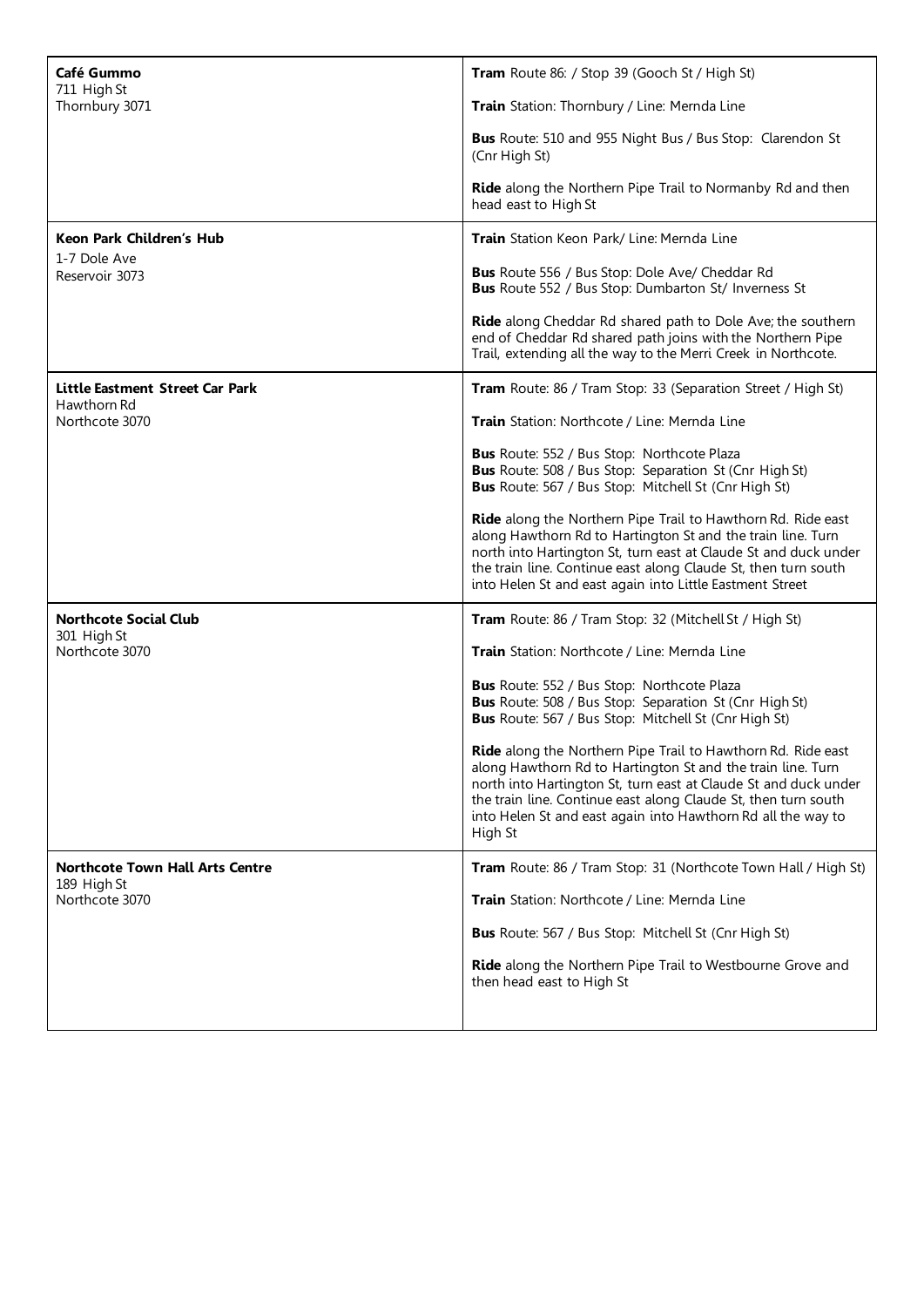| <b>Northcote Uniting Church - Chalice</b><br>251 High St<br>Northcote 3070 | Tram Route: 86 / Tram Stop: 32 (Mitchell St / High St)                                                                                                                                                                                                                                                                                      |
|----------------------------------------------------------------------------|---------------------------------------------------------------------------------------------------------------------------------------------------------------------------------------------------------------------------------------------------------------------------------------------------------------------------------------------|
|                                                                            | Train Station: Northcote / Line: Mernda Line                                                                                                                                                                                                                                                                                                |
|                                                                            | Bus Route: 552 / Bus Stop: Northcote Plaza<br><b>Bus</b> Route: 508 / Bus Stop: Separation St (Cnr High St)<br>Bus Route: 567 / Bus Stop: Mitchell St (Cnr High St)                                                                                                                                                                         |
|                                                                            | Ride along the Northern Pipe Trail to Hawthorn Rd. Ride east<br>along Hawthorn Rd to Hartington St and the train line. Turn<br>north into Hartington St, turn east at Claude St and duck under<br>the train line. Continue east along Claude St, then turn south<br>into Helen St and east again into Hawthorn Rd all the way to<br>High St |
| <b>Oliva Social</b>                                                        | Tram Route: 86 / Tram Stop: 43                                                                                                                                                                                                                                                                                                              |
| 102-104 High St<br>Preston 3072                                            | Train Station: Bell / Line: Mernda Line                                                                                                                                                                                                                                                                                                     |
|                                                                            | <b>Bus</b> Route: 552 and 553 / Bus Stop: Raglan St/ High St                                                                                                                                                                                                                                                                                |
|                                                                            | Ride along the Northern Pipe Trail to Oakover Rd and then<br>head east to High St                                                                                                                                                                                                                                                           |
| <b>Open Studio</b><br>204 High St<br>Northcote 3070                        | Tram Route: 86 / Tram Stop: 31 (Northcote Town Hall / High St)                                                                                                                                                                                                                                                                              |
|                                                                            | Train Station: Northcote / Line: Mernda Line                                                                                                                                                                                                                                                                                                |
|                                                                            | Bus Route: 552 / Bus Stop: Northcote Plaza<br>Bus Route: 508 / Bus Stop: Separation St (Cnr High St)<br>Bus Route: 567 / Bus Stop: Mitchell St (Cnr High St)                                                                                                                                                                                |
|                                                                            | Ride along the Northern Pipe Trail to Westbourne Grove and<br>then head east to High St                                                                                                                                                                                                                                                     |
| <b>Preston City Hall</b><br>284 Gower St<br>Preston 3072                   | Tram Route: 86 / Tram Stop: 48 (Gower St / Plenty Rd)                                                                                                                                                                                                                                                                                       |
|                                                                            | Train Station: Preston / Line: Mernda Line                                                                                                                                                                                                                                                                                                  |
|                                                                            | <b>Bus</b> Route: 552 and 553 / Bus Stop: Gower St (Cnr High St)<br><b>Bus</b> Route: 527 and 903 / Bus Stop: Murray Rd (Cnr High St)                                                                                                                                                                                                       |
|                                                                            | Ride along the Northern Pipe Trail to Cramer St and then head<br>east                                                                                                                                                                                                                                                                       |
| <b>Preston Shire Hall</b><br>280 Gower St                                  | Tram Route: 86 / Stop: 48 (Gower St / Plenty Rd)                                                                                                                                                                                                                                                                                            |
| Preston 3072                                                               | <b>Train</b> Station: Preston / Line: Mernda Line                                                                                                                                                                                                                                                                                           |
|                                                                            | <b>Bus</b> Route: 552 and 553 / Bus Stop: Gower St (Cnr High St)<br>Bus Route: 527 and 903 / Bus Stop: Murray Rd (Preston Station)                                                                                                                                                                                                          |
|                                                                            | Ride along the Northern Pipe Trail to Cramer St and then head<br>east                                                                                                                                                                                                                                                                       |
| <b>Swamplands Bar</b><br>744 High St<br>Thornbury 3071                     | <b>Tram</b> Route: 86 / Stop: 40 (Mansfield St / High St)                                                                                                                                                                                                                                                                                   |
|                                                                            | Train Station: Thornbury / Line: Mernda Line                                                                                                                                                                                                                                                                                                |
|                                                                            | Bus Route: 510 and 955 Night Bus / Bus Stop: Normanby Ave<br>(Cnr St Georges Rd)<br>Bus Route: 552 and 553 / Bus Stop: Plenty Rd (Cnr Dundas St /<br>High St)                                                                                                                                                                               |
|                                                                            | Ride along the Northern Pipe Trail to Hutton St and then head<br>east to High St                                                                                                                                                                                                                                                            |